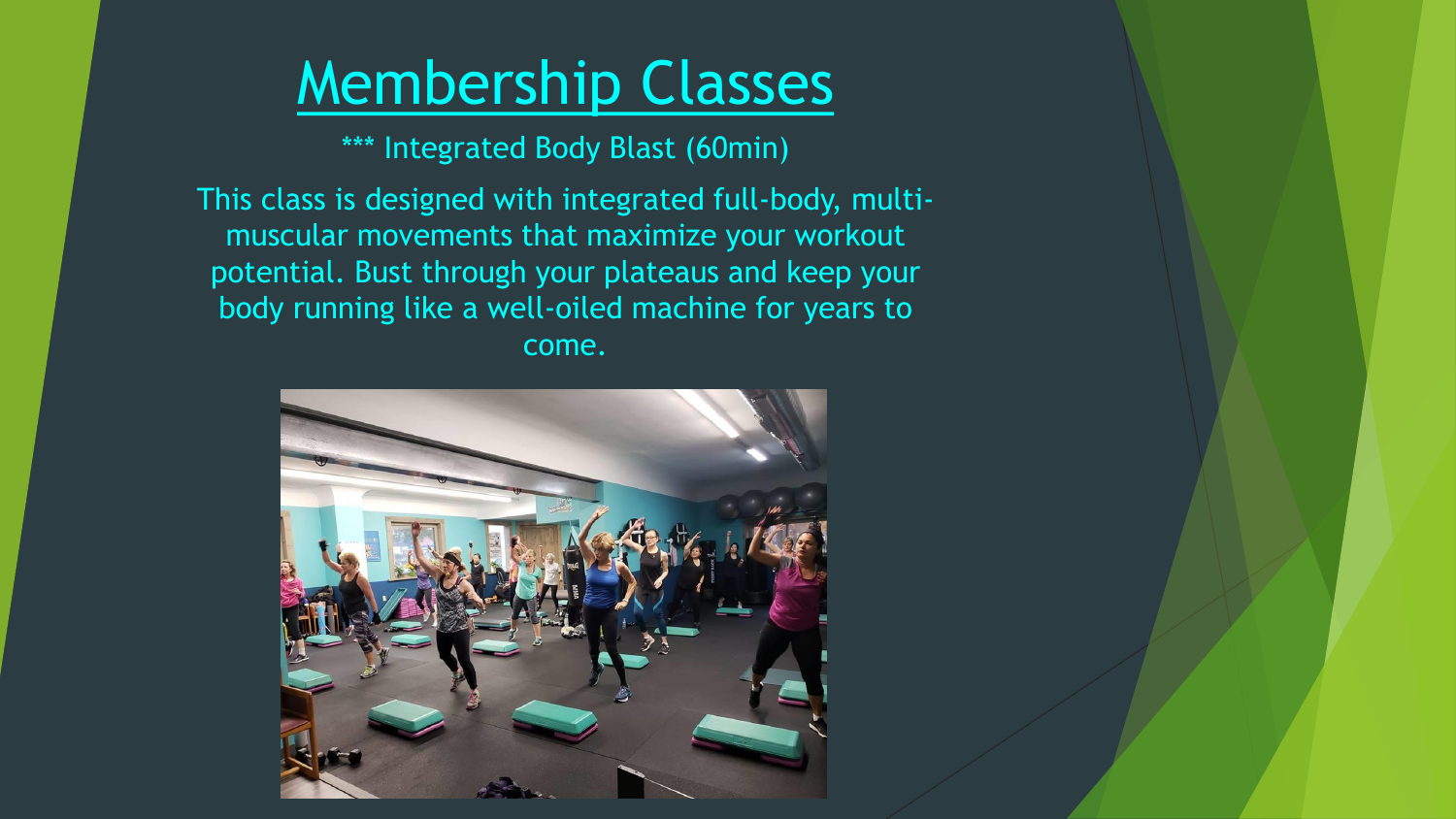\*\*\* Weekend Detox (60 min)

Torch those calories and prepare for your weekend indulgence. You will sweat those toxins out with this invigorating workout. The class format changes every week to keep your body "guessing"

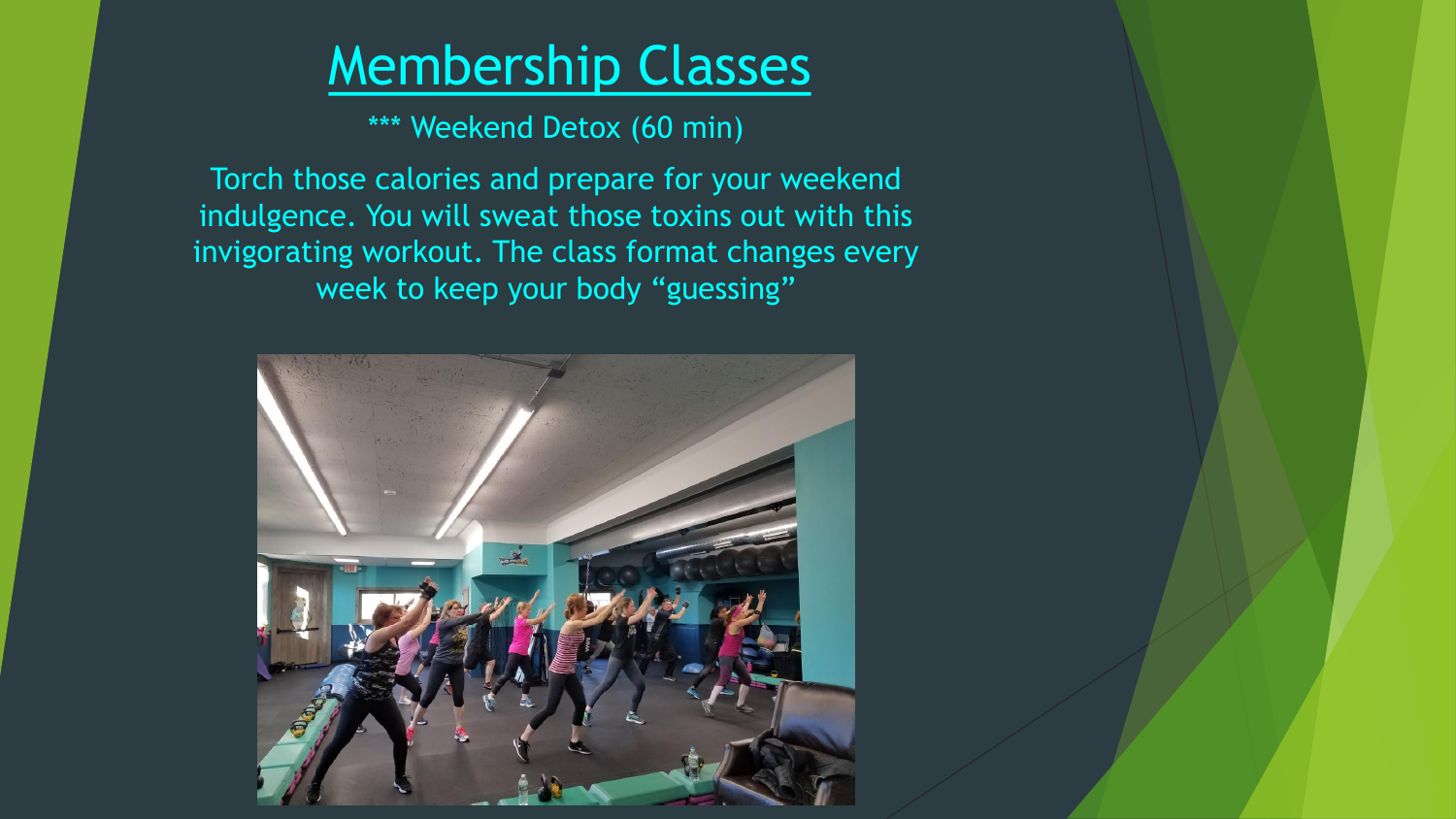\*\*\* Pilates (45 min)

A preventative program that helps with body awareness and core strength and flexibility. Gain an understanding the 4-points posture system. A progression from rehabilitation to full health and fitness can be your goal. Please see the Fitness Practitioner prior to class if you are in rehab. ALL levels of fitness are welcome. with bars and weights. Here you will utilize all major muscle groups in one movement. An efficient workout suitable for all fitness levels.

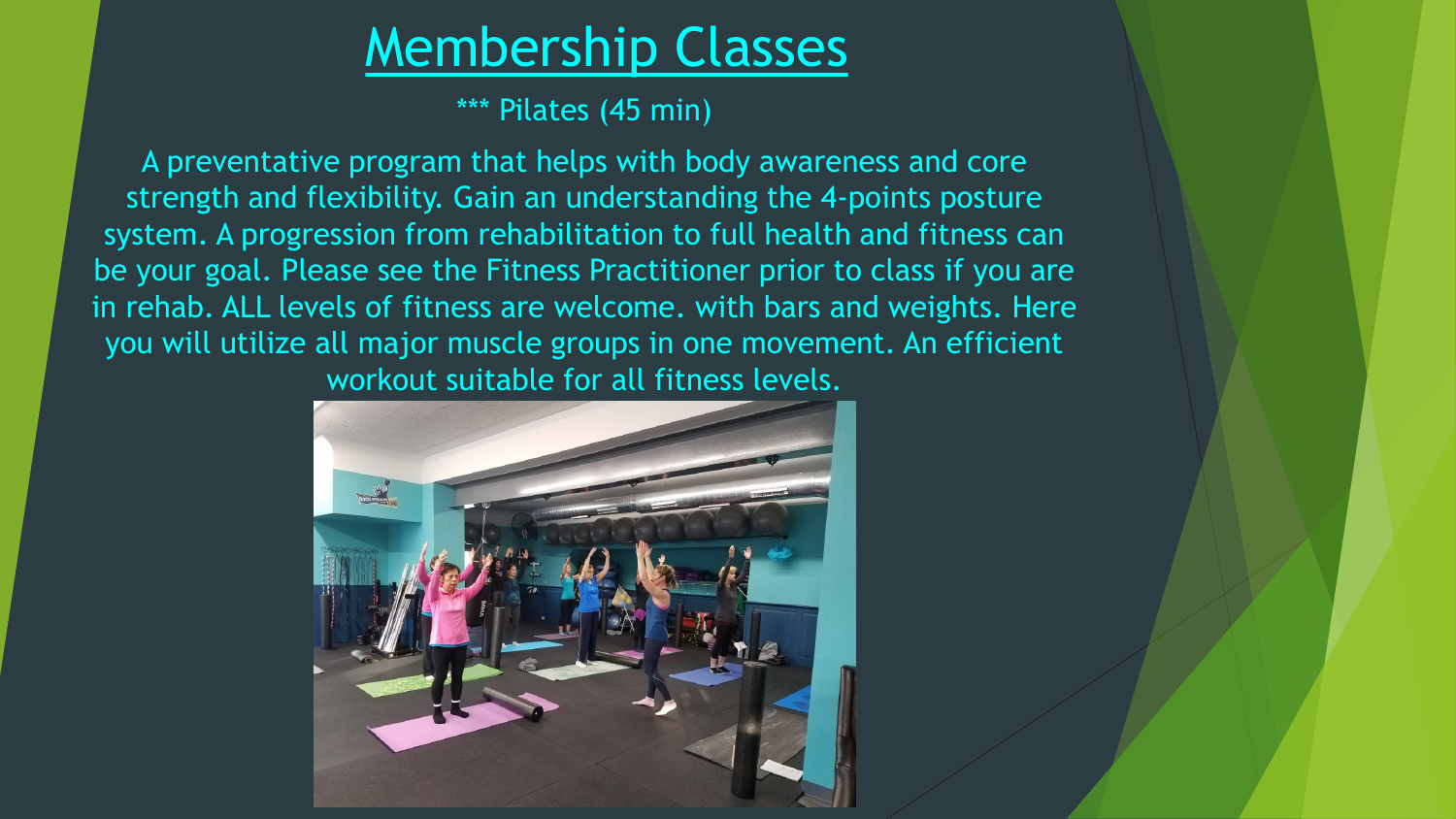\*\*\* Below the Belt (60 min)

Develop functional strength, balance, power and endurance - All while you tighten and tone your glutes, strengthen your hamstrings, reduce the size of your thighs, and define your abs. By incorporating a variety of effective exercises and equipment, it is a class that addresses what most women identify as "problem" areas. (60 min) included to help burn more calories while working your core in a functional manner.

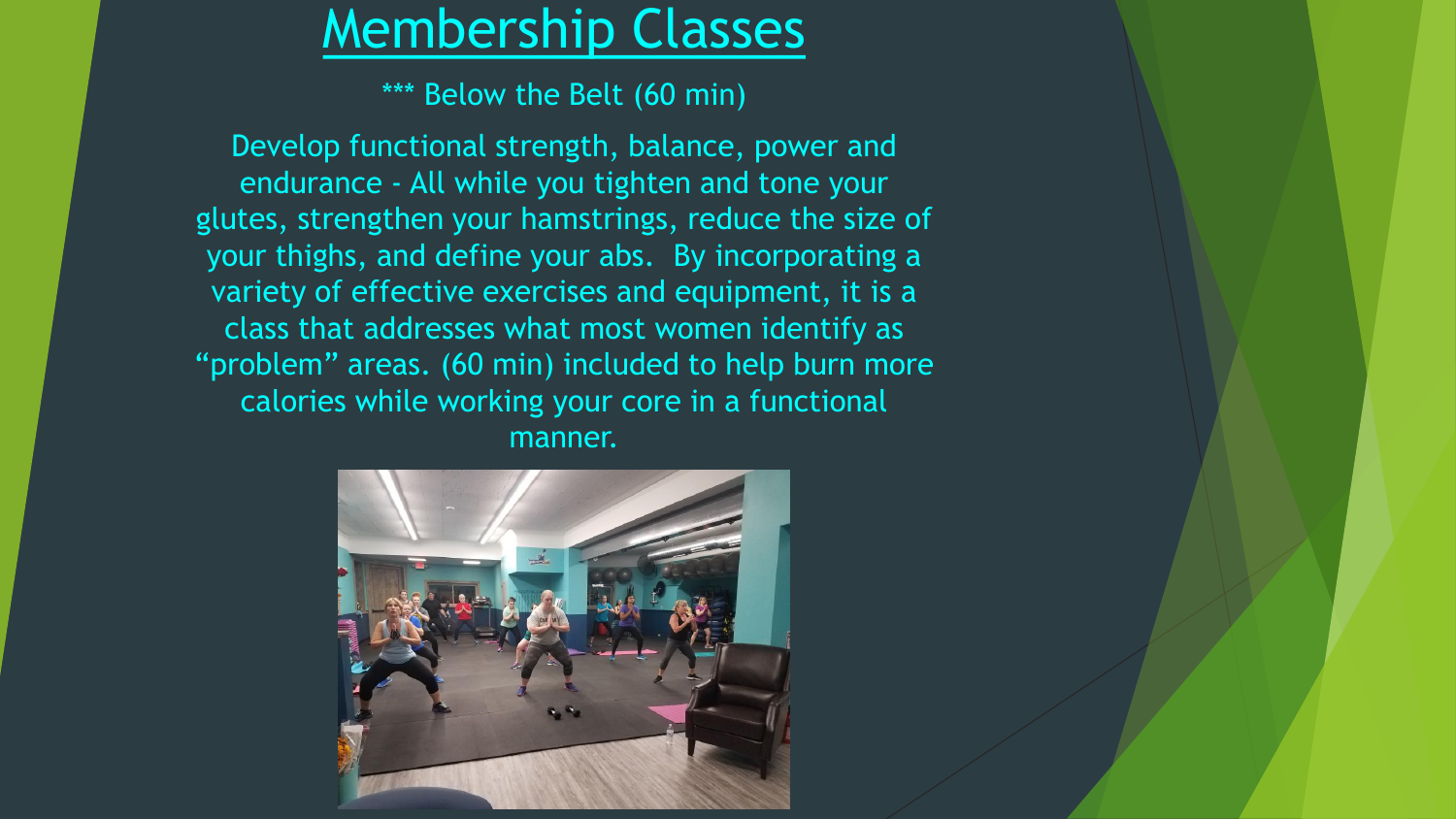\*\*\* SSSS-stability/strength/sweat/stretch (60 min)

This total-body class is full of Pilates-inspired movements along with bars and weights. Here you will utilize all major muscle groups in one movement. An efficient workout suitable for all fitness levels.

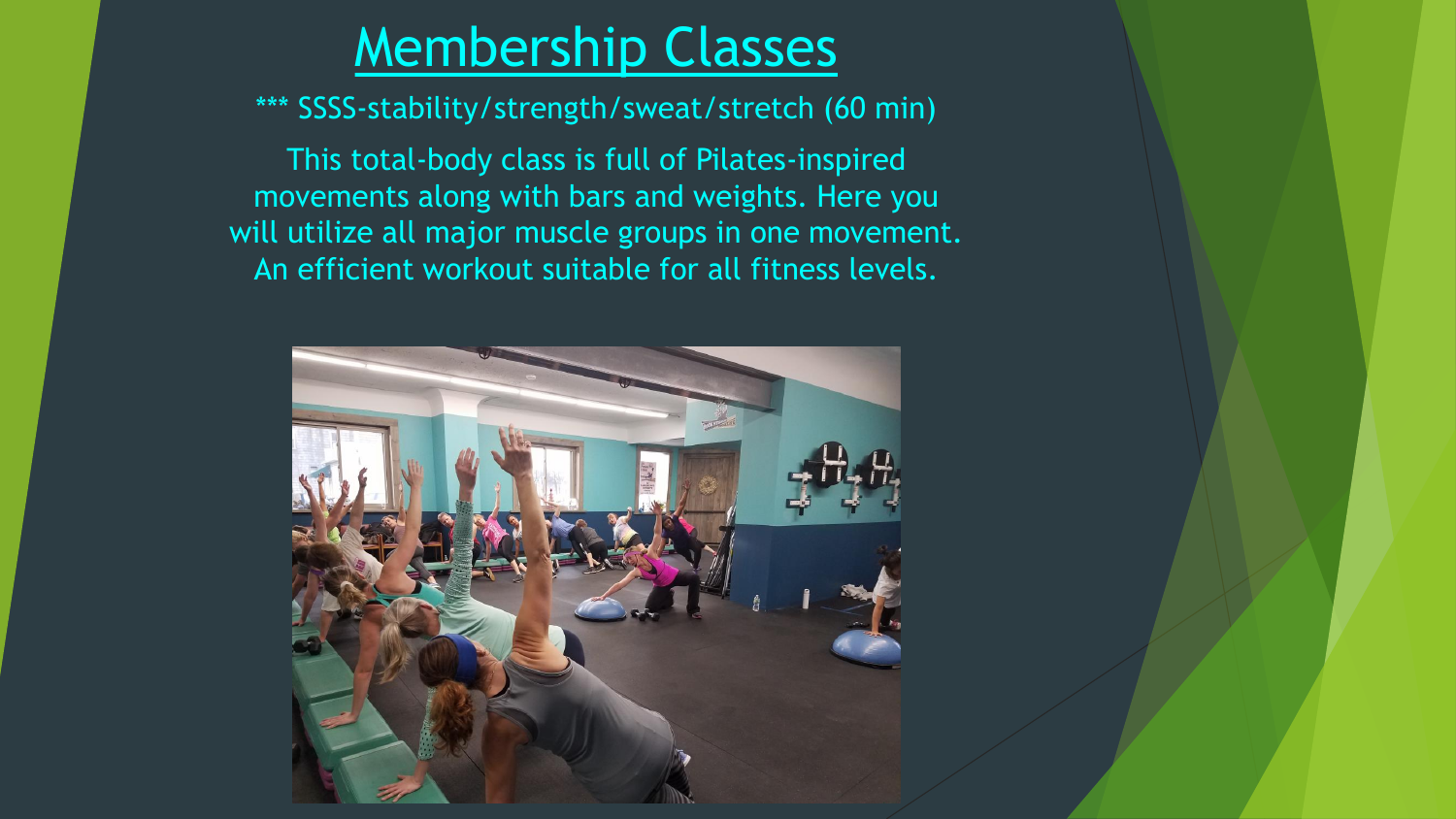**\*\*\* Cut to the Core (45 min) Strengthen your abs, sides and lower back whereby toning and tightening your entire core. This routine works key muscles, and creates a lean, strong mid-section. Cardio exercises are included to help burn more calories while working your core in a functional manner.**